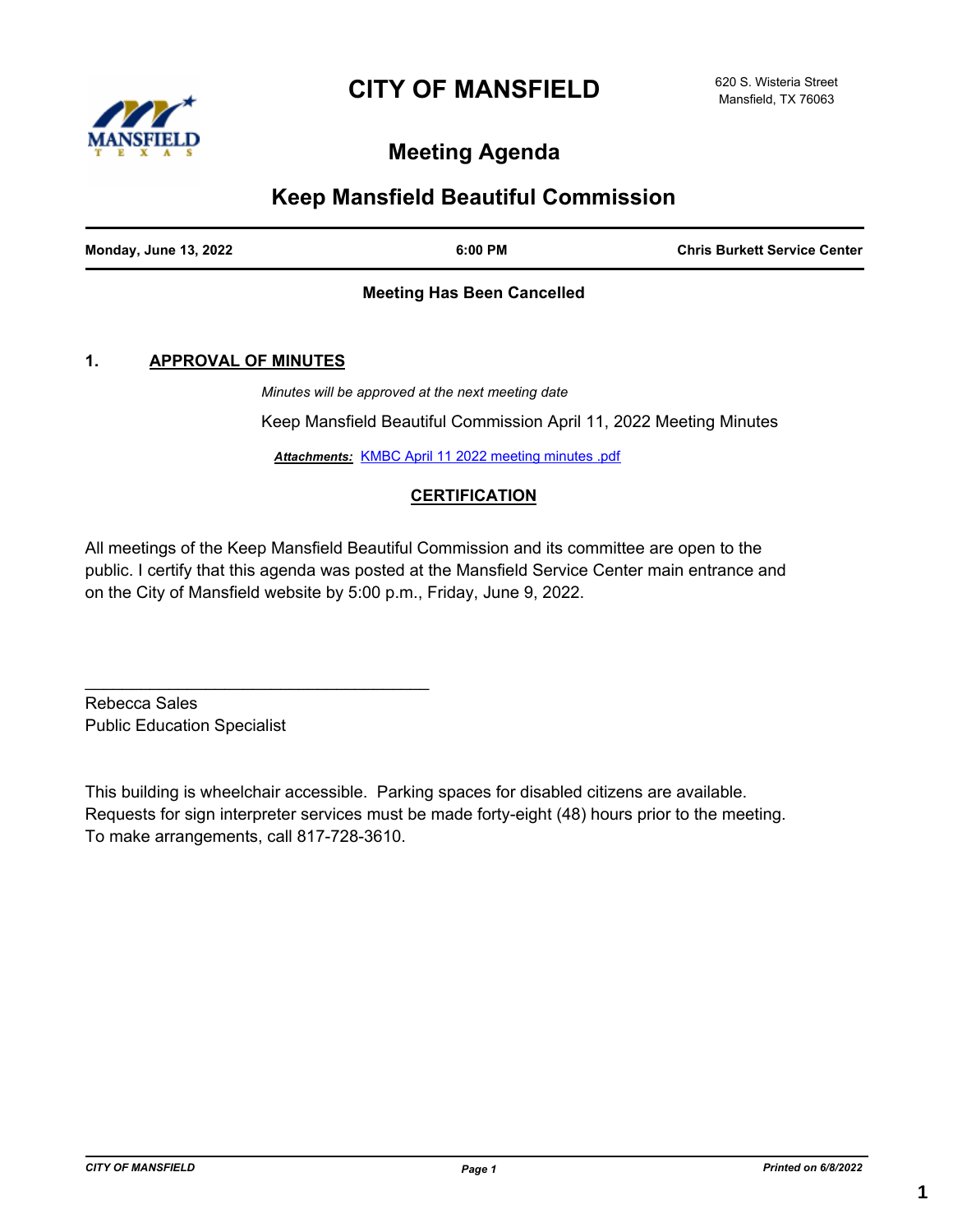# **CITY OF MANSFIELD** 1200 E. Broad St.



#### Mansfield, TX 76063 mansfieldtexas.gov

# **STAFF REPORT**

**File Number: 22-4672**

**Agenda Date:** 5/9/2022 **Version:** 1 **Status:** Approval of Minutes

**In Control:** Keep Mansfield Beautiful Commission **File Type:** Meeting Minutes

**Agenda Number:**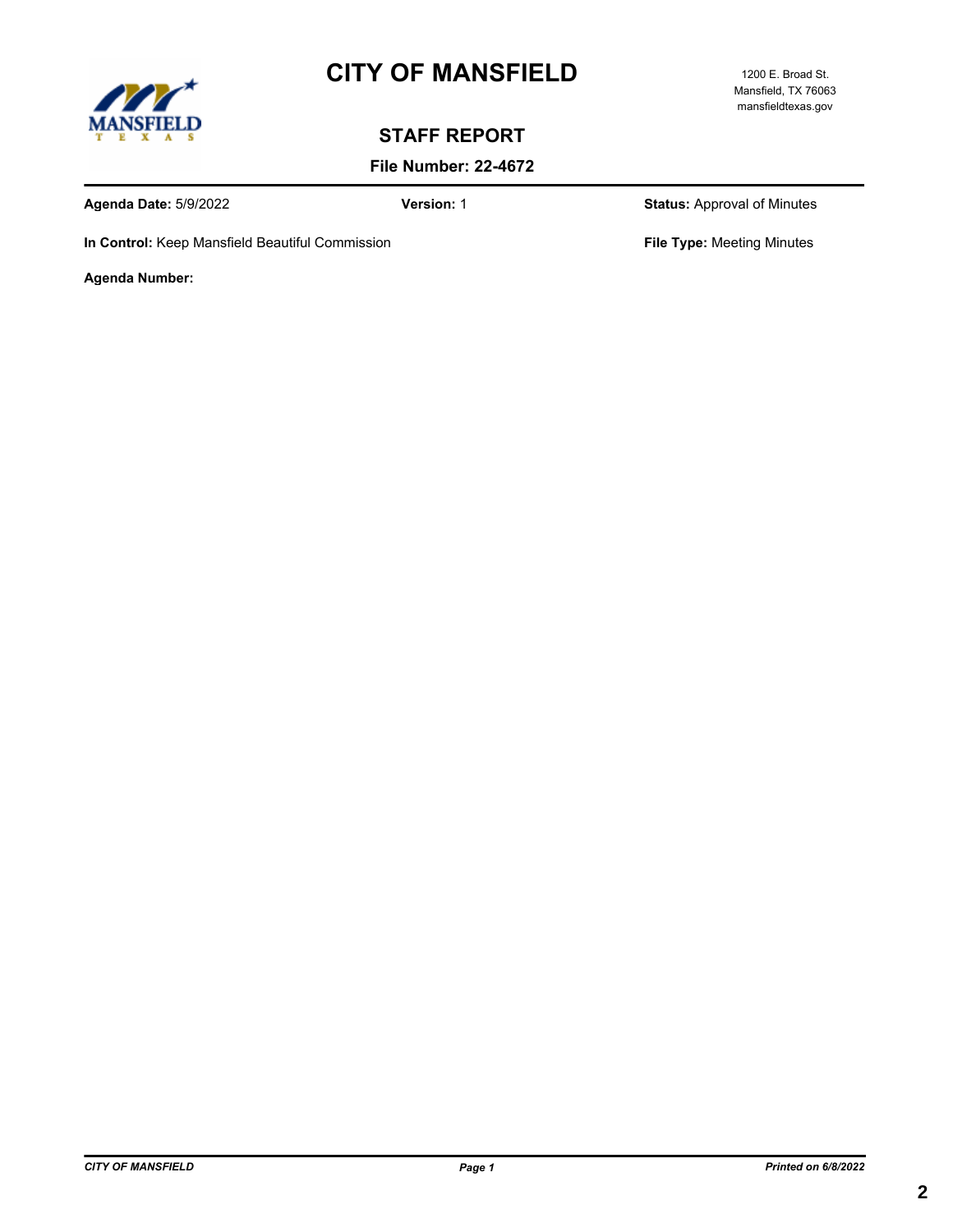# **Meeting Minutes Keep Mansfield Beautiful Commission April 11, 2022 6:00 p.m. Chris W. Burkett Service Center**

**ATTENDANCE** – Present: Sharon Roberts, Jennifer Evans, Jacqueline Conley, Kenneth Chalk, Jan Hurlbut, Demethous Chambliss, Carla Green, Kristine DeWolf Absent: Leon Williams, Andre Kelsick, Karen Williams

**CITY STAFF PRESENT** – Becca Sales

**CALL TO ORDER** at 6:03 p.m.

## **APPROVAL OF MINUTES**

Carla Green moved to approve minutes; Kenneth Chalk seconded. The March 2022 meeting minutes were approved by all members present.

## **TREASURER'S REPORT**

Treasurer Jennifer Evans reported a balance of \$6464.39

### **ROUTINE BUSINESS**

# **Adopt-a-Street (AAS) Update**

Sharon Roberts reported that adopters have been active cleaning their streets citing increased requests for supplies. Distribution of plaques and stickers continue, along with updates to contact information and outreach to those to finalize those nonrenewing. Plans are to address new and/or modified routes after Earth Day.

# **OLD BUSINESS**

No old business was discussed.

### **NEW BUSINESS**

Earth Day Updates included:

 Vendors: Food vendors finalized include Flying Squirrel, TC Roasted Corn, Mobile Mini Donut Andy Mack Candy, and Breadery. Home Depot confirmed that they will not participate this year.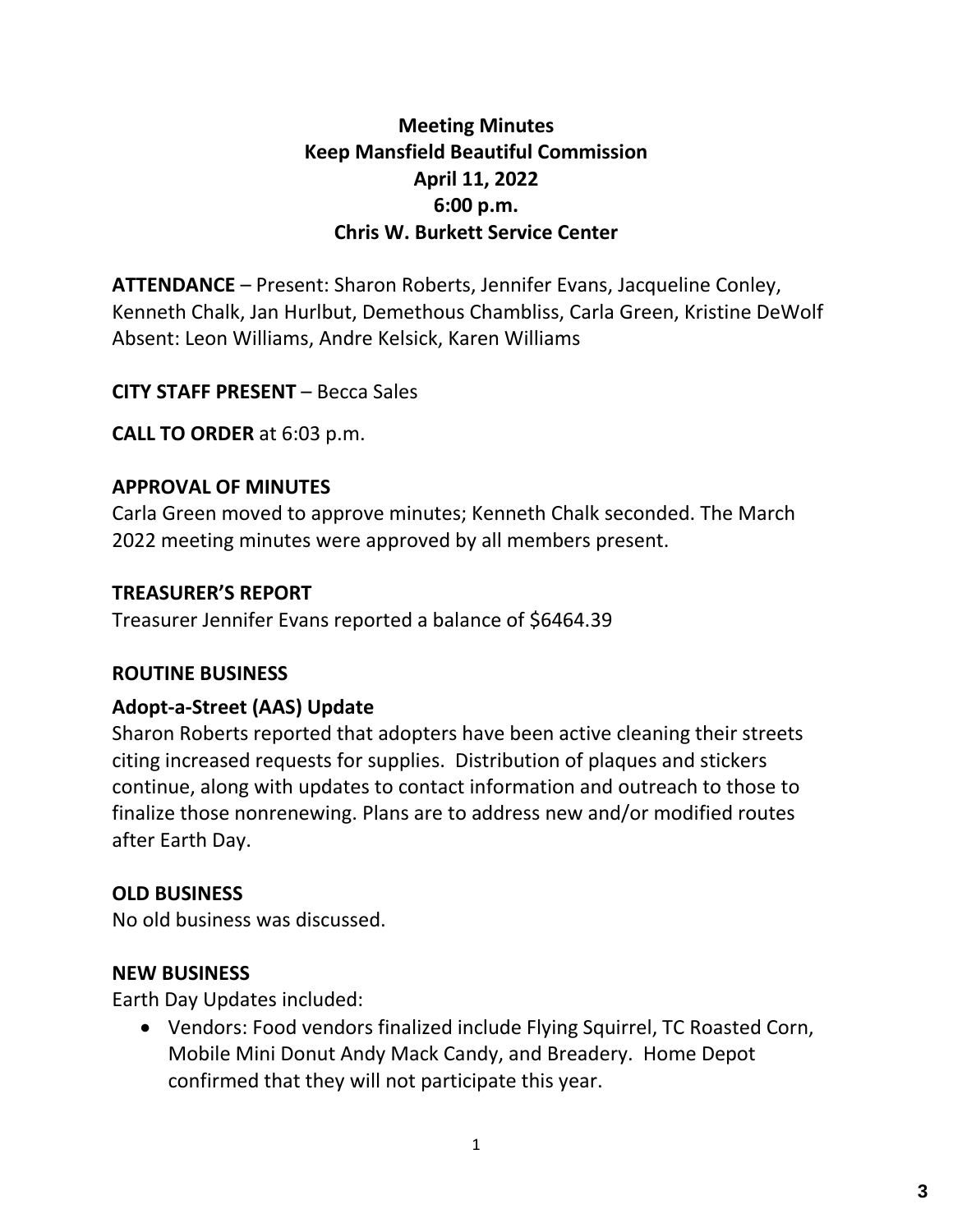- Rain Barrels: 9-10 barrels will be available for the auction
- Parking: Parking for attendees will be available along Wisteria thanks to Winston Water Cooling. American Cardboard cited construction issue and may not be able to allow parking for the Earth Day festival. (Update: On 4/12, American Cardboard granted permission for event attendees to park on their lot).
- Discussed the importance of keeping the focus of the Earth Day Festival on education.
- PR: Posters were available for those present to take and post in strategic locations in the area to promote the Earth Day event. Carla Green will post event info on the website and on social media (Facebook) to promote the event – including the Countdown and Top Ten Reasons to attend. Members were encouraged to share event posts on Facebook as they are posted. Sharon Green and Leon Williams will get the podcast interview with Steve Cosio scheduled.

### Volunteers

• Sharon Roberts is contacting the volunteer coordinator to finalize youth volunteers for the event and will assign volunteers to the various activities/booths once numbers are confirmed. Volunteer assignments will include (but not limited to): Set-up and Tear Down, Rain Barrels, Fishing Lesson Sign-up; Event Information Station, Parking, Pony Rides, Petting Zoo, Trash Can Stations, and Face Painting.

Other Earth Day event Highlights

- Mayor *Pro Tem* Todd Tonore is bringing greetings (due to conflict with Mayor Evans s schedule); Live Band (Saratones) and DJ; Garden Club and FFA selling plants and providing information; Story Walk; Butterfly Release (11:30a); City Services with Touch-a-Truck; and Barrel Auction announcement of winners (noon).
- T-shirts for volunteers have been and will be available the day of the event – organized by size.
- Becca Sales agreed to put together a list of tasks to guide our preparation leading up to and during the Earth Day event.
- Members present agreed to help with event set up Friday evening, 4/29 and return Saturday morning between 8a and 8:30 for Earth Day support and program activities.

### **ADJOURNMENT**